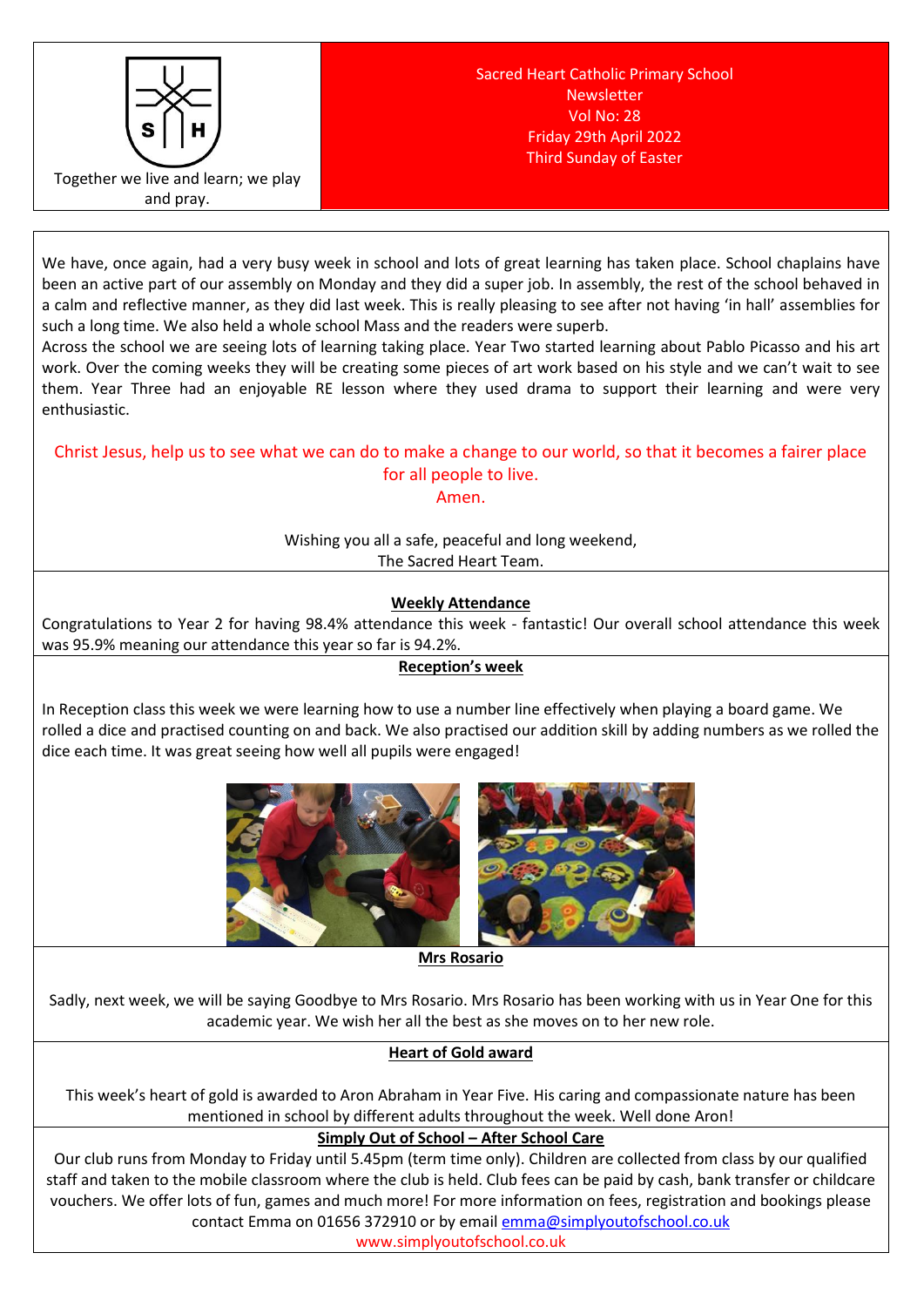#### **Year One**

Year one have made fantastic progress on their whole class recorder lessons this year. They are now able to hold the instrument carefully and control their breath to create a good tone. Notes A and B were performed this week to a " Skip to my Lou". Well done year one!!



#### **Outdoor Shoes**

As we need to use all of the outdoor space during all break and lunchtimes our Key Stage 2 children are spending a great deal of time on the school field. Please could all children bring a set of outdoor shoes that they can wear when playing on the field.

#### **COVID Risk Assessment**

Please visit the school website to see the reviewed COVID Risk Assessment.

### **Nationwide**

Finally, a reminder that Nationwide School Uniforms is our uniform provider. Please visit <https://www.nationwideschooluniforms.co.uk/school-uniform/primary-school/sacred-heart-rc-primary-school> for all school uniform purchases.

### **Ofsted Parent View**

Parent View gives you the chance to tell us what you think about your child's school. Parent View asks for your opinion on 12 aspects of your child's school, from the quality of teaching to behaviour. A screencast demonstrating how to register and complete a survey on Parent View is available on the website [www.parentview.ofsted.gov.uk](http://www.parentview.ofsted.gov.uk/) By sharing your views, you'll be helping us to further improve as a school.

| <b>Summer Term Dates</b>               |                                                |
|----------------------------------------|------------------------------------------------|
| 2/5/2022                               | <b>Bank Holiday</b>                            |
| 9/5/2022                               | SATs Week (Year 6 only)                        |
| 9/5/2022                               | 1.00 - Year 5 Swimming                         |
| 9/5/2022                               | SATs Week (Year 6 only)                        |
| 10/5/2022                              | SATs Week (Year 6 only)                        |
| 11/5/2022                              | SATs Week (Year 6 only)                        |
| 12/5/2022                              | SATs Week (Year 6 only)                        |
| 16/5/2022                              | SATs Week (Year 2 only)                        |
| 16/5/2022                              | 1.00 - Year 6 Swimming                         |
| 16/5/2022                              | Reception and Year 1 Dentist                   |
| 18/5/2022                              | Share a pencil day                             |
| 23/5/2022                              | 1.00 - Year 6 Swimming                         |
| Mon 30th May to Fri 3rd June Half Term |                                                |
| 6/6/2022                               | Training Day - School Closed                   |
| 13/6/2022                              | 1.00 - Year 6 Swimming                         |
| 13/6/2022                              | Phonics Check Week (Year 1 only)               |
| 13/6/2022                              | Multiplication Tables Check Week (Year 4 only) |
| 14/6/2022                              | New Reception Evening (Time to be confirmed)   |
| 17/6/2022                              | Sports Day (Times to be confirmed)             |
| 20/6/2022                              | 1.00 - Year 6 Swimming                         |
| 24/6/2022                              | Year 6 Visit to Walsingham                     |
| 24/6/2022                              | Feast of the Sacred Heart                      |